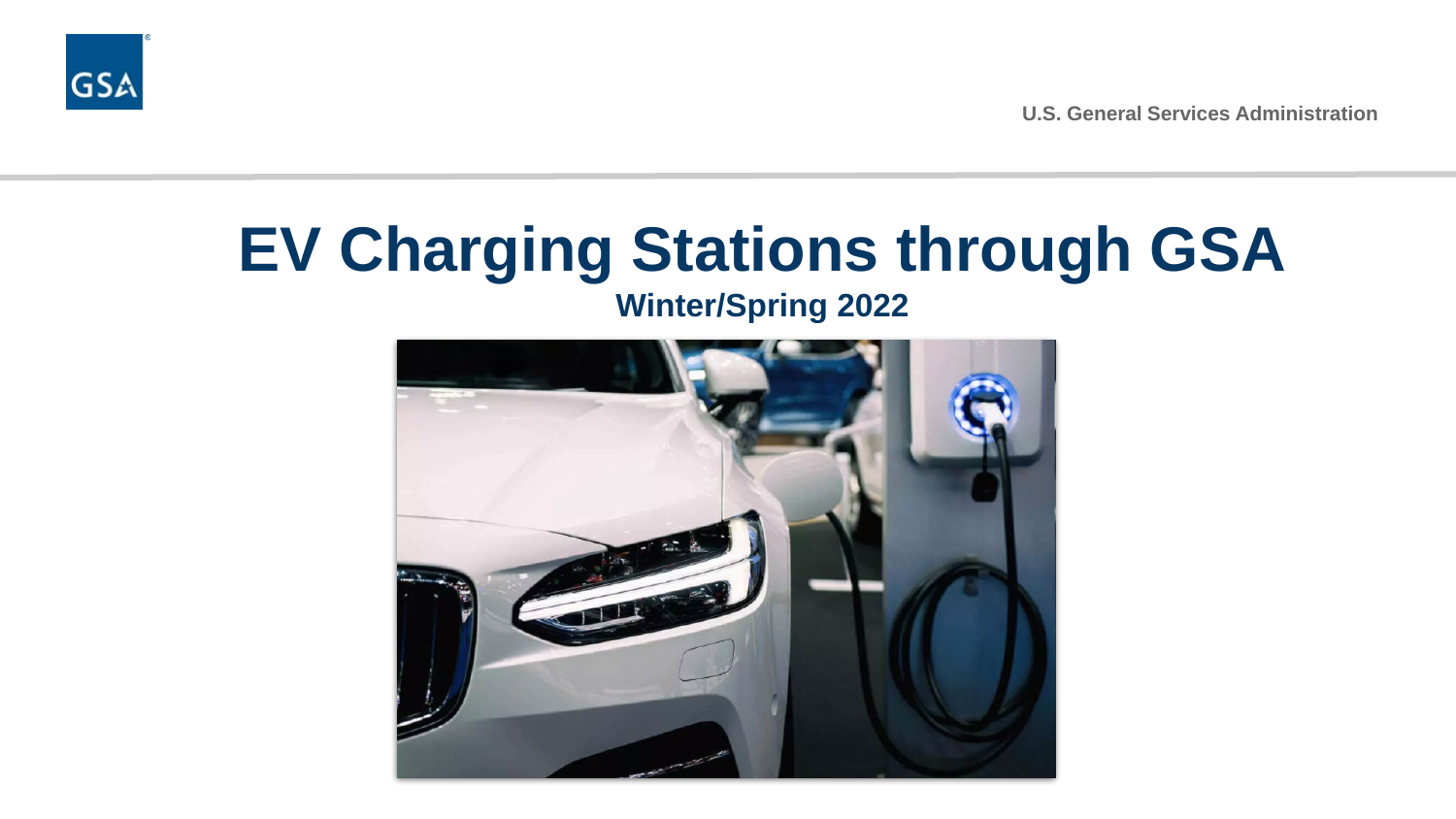# **GSA's Role in Electric Vehicles & Infrastructure**

#### **Vehicle Provider/ Acquisition**

- Mandatory source for federal vehicle purchasing
- Best-in-class for fleet leasing
- Pursuing new electric vehicle and infrastructure offerings through AutoChoice & GSA's Multiple Award Schedule
- Assisting with Acquisition planning
- Future EVSE BPAs (FAR 8.405-3) forthcoming that will meet hardware/software needs, cyber security & supply chain standards

### **Facility Management/ Construction Services/Real Property**

- Facilitate tenant electric vehicle supply equipment (EVSE) requests in GSA managed space
- Develop strategy for GSA-owned buildings to be electric vehicle ready
- Provide design, construction and installation governmentwide (GSA controlled AND non-GSA controlled space)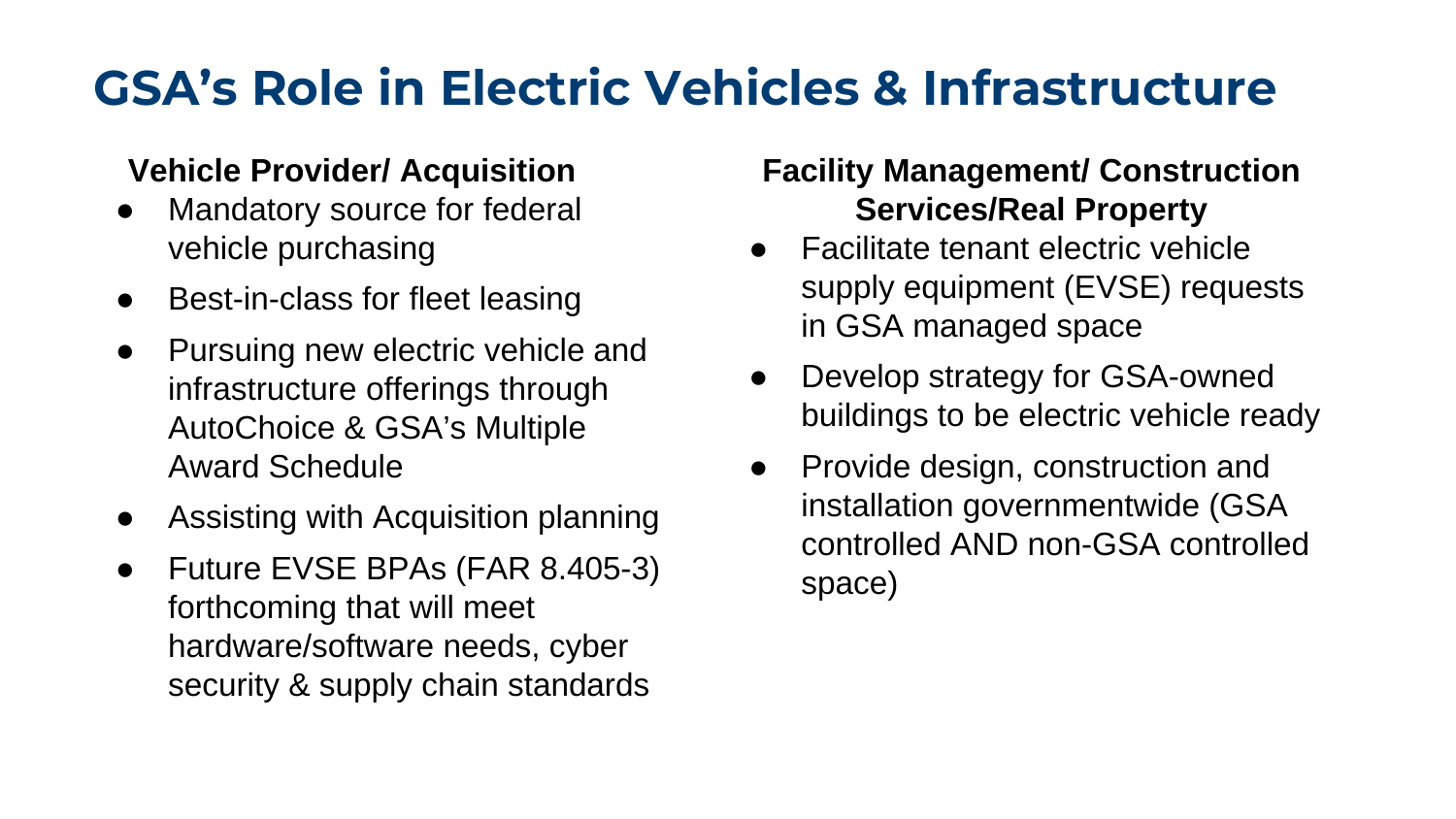# **Estimated EV Charging Station (EVSE) Costs**

#### ● **Level 1 Charging / 110/120V**

- J1772 is standard
- 110 or 120 Volts
- 4-6 miles per hour charge time
- \$0-\$3K
- **Level 2 Charging / 240V**
	- J1772 is standard
	- 208 or 240 Volts
	- 10-20 miles per hour charge time
	- \$500-\$12,000
- **DC Fast Charging (CCS, CHAdeMO, Tesla Supercharger)**
	- No standard connector
	- 480 or 208 Volts
	- $\circ$  50-90 miles in 30 minutes
	- $\circ$  \$33,000+

\*Specialty stations such as solar canopies, wireless or other non-conventional types can cost \$55,000 or more









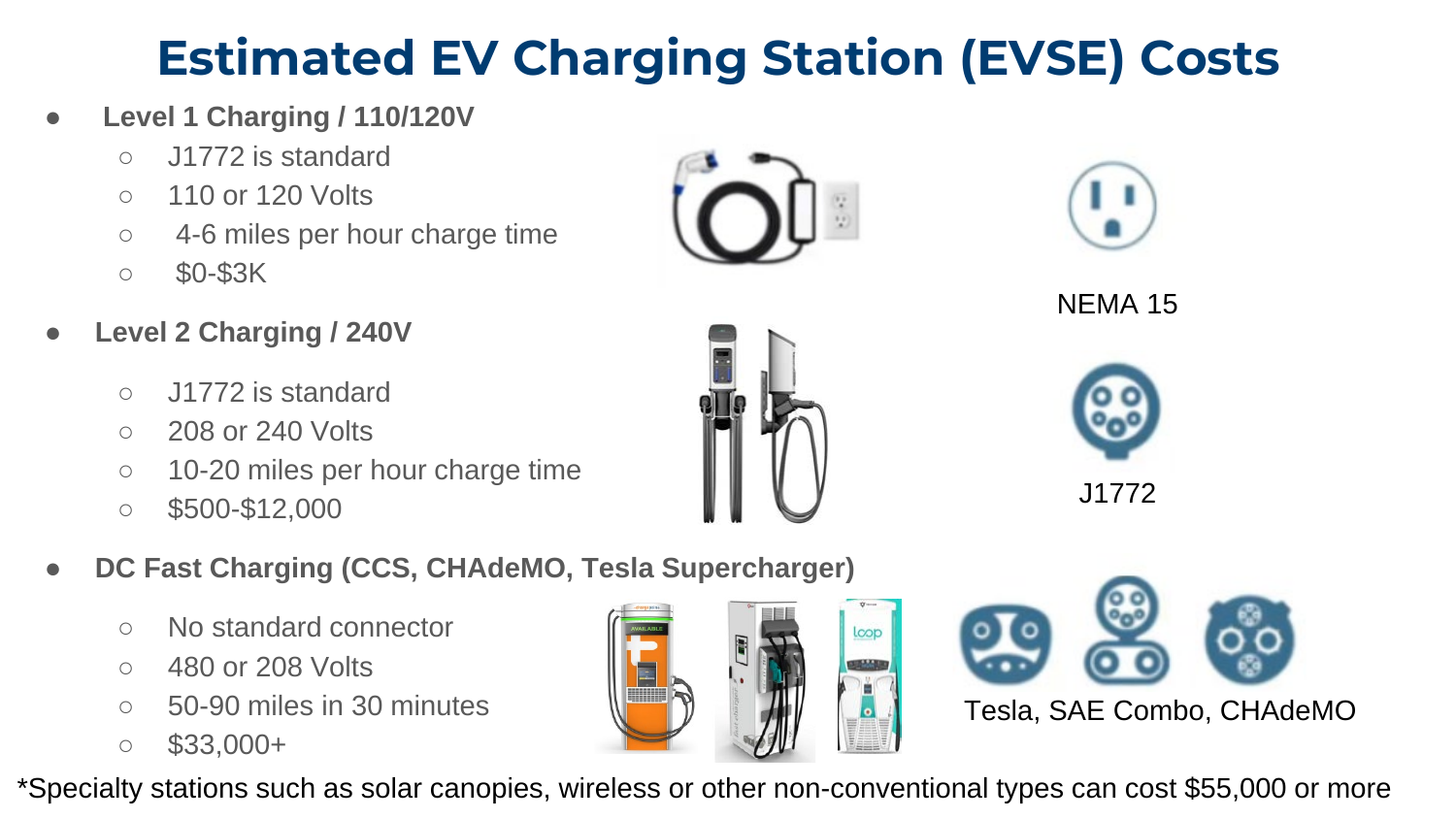### **Further Considerations**

- NEMA Enclosure Ratings learn how the different EVSE enclosures protect against water and temperature at [this link.](https://www.nemaenclosures.com/enclosure-ratings/nema-rated-enclosures.html)
- Station Protection thieves are targeting charging stations for the copper in the cables. Place charging stations in well-lit visible areas to reduce risk.
- Station Identification shop [GSAAdvantage](https://www.gsaadvantage.gov/advantage/ws/search/advantage_search?q=0:0electric%20vehicle%20signage&db=0&searchType=0) for EV parking signage
- If I need to restrict access, set pricing policy or allow employees to charge, I would require a networked station
- Am I charging PHEVs or BEVs?
	- PHEVs take ~2 hours on L2; BEVs take 8-14 hours on L2
	- BEVs take 30+ hours on L1; PHEVs ~8 Hours on L1
	- Most PHEVs cannot charge on DC Fast Charging stations except Hyundai Santa Fe & Mitsubishi Outlander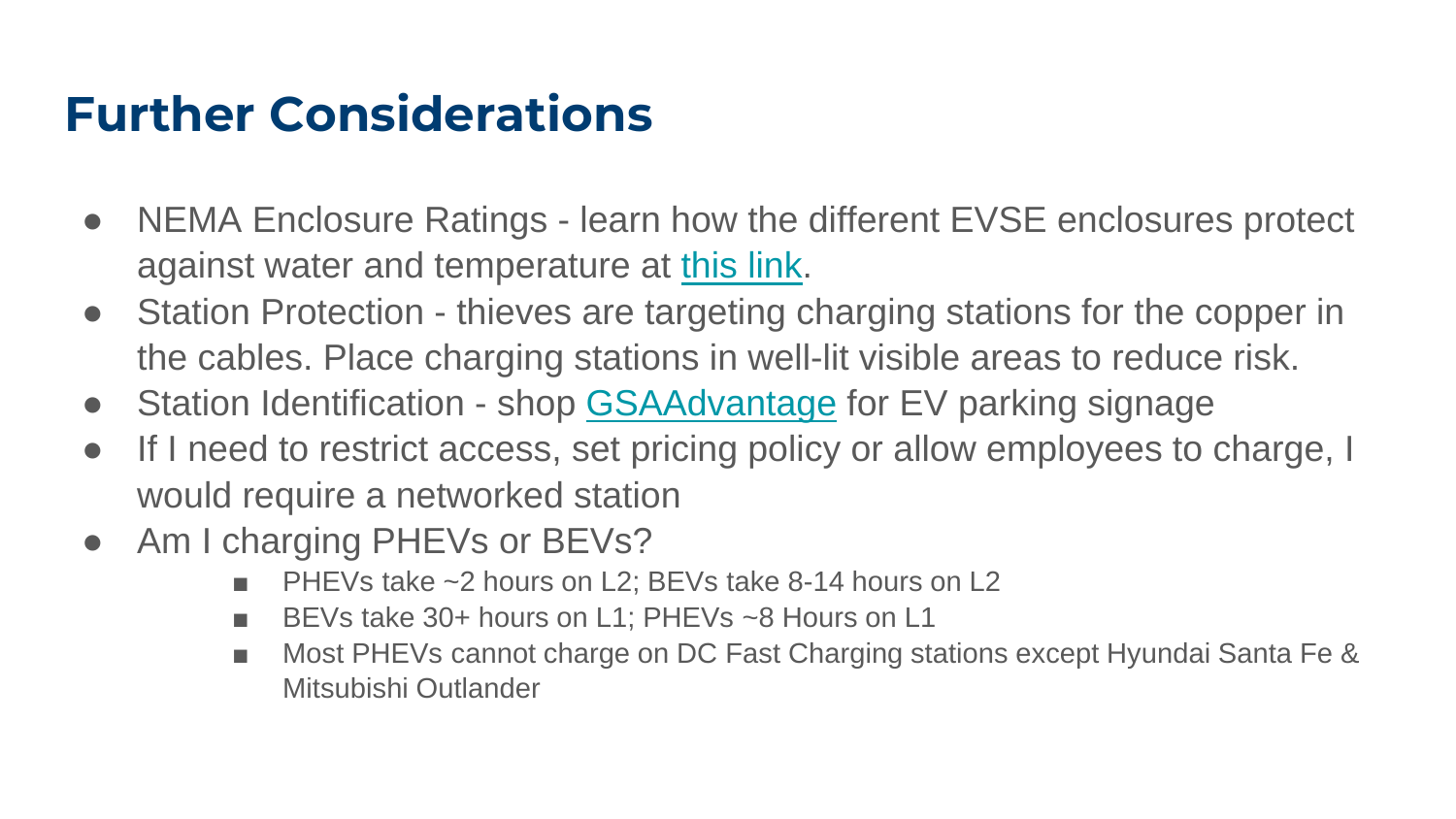### **Estimated Installation Costs & Schedule**

- Department of Energy NREL's 2020 [Federal Workplace Charging Program Guide,](https://www.nrel.gov/docs/fy21osti/77450.pdf) estimates the installation costs for a
	- 120V receptacle at ~\$500/port; and
	- $\circ$  ~\$2,000/port for Level 2
- Electricians/engineers estimate installation is at the very least, 50-60% of the total cost of the project (including materials). Therefore if a station is \$7,000 dollars, you can expect installation to be at least \$7,000-\$8,400 dollars.
- An EVSE-specific site assessment usually costs \$600 dollars and up and is a great place to start. Be sure to involve building managers and your local utility right from the start.

However, larger installations will most likely see a lower per-port cost, while smaller sites will probably see a higher per-port cost. In addition, in the past year or so inflation and the price of goods has affected estimated costs so even the most experienced installers may provide a range

• In GSA managed space, GSA Public Building Service will take your requirements and move ahead with conducting an assessment. An [RWA](https://www.gsa.gov/cdnstatic/PBS_Resources_Fact_Shee_%20New_RWA_Fee_Structur_%20FINAL_2-2020.pdf) is required.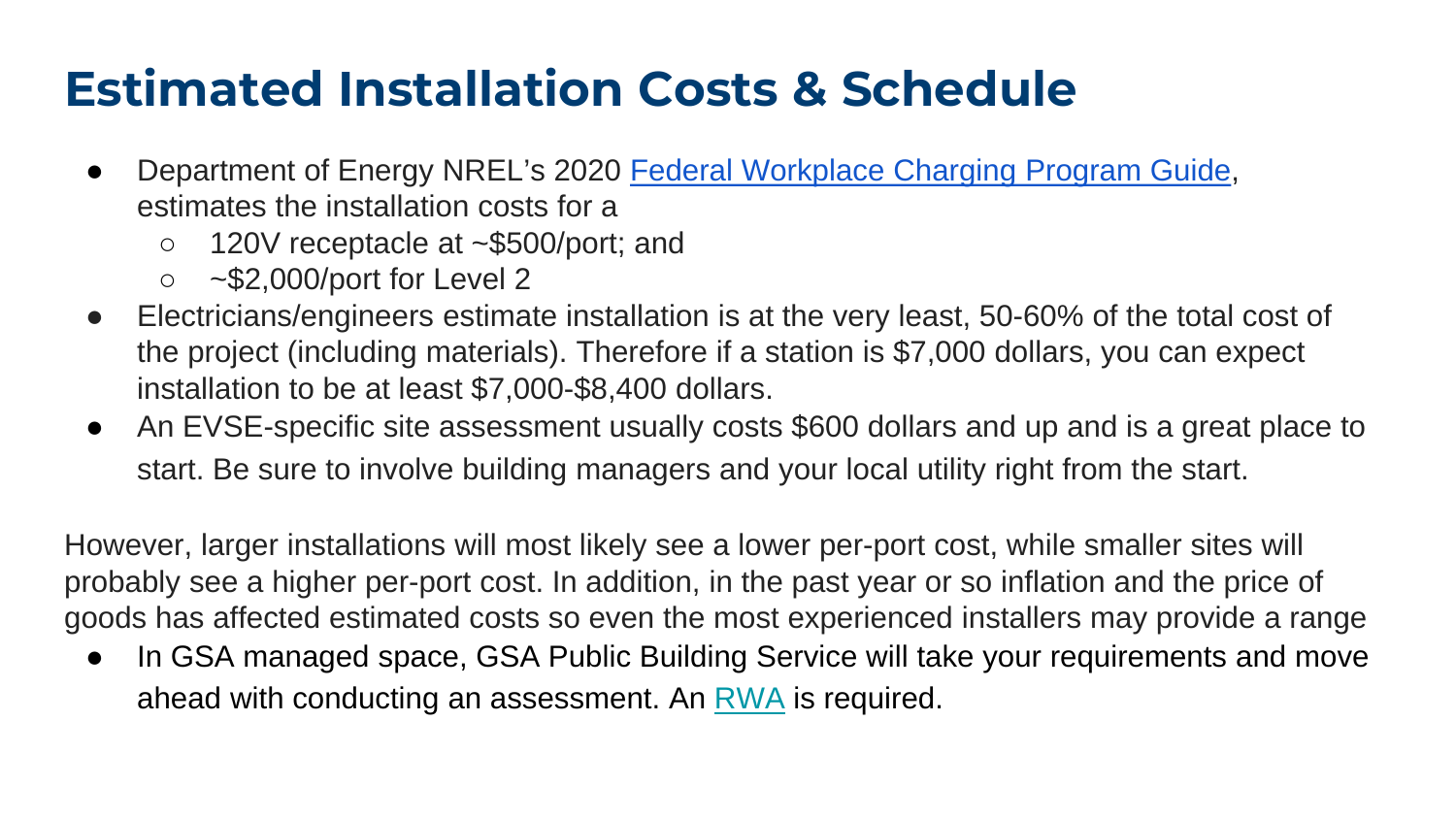### **Why GSA MAS Schedules**

**Competitive Advantage - Schedules contractors are pre-vetted and must offer the best value products and services. Orders under FAR 8.4 are issued using full and open competition and hold significant advantages over the acquisition of commercial items.**

**Long-term Partnership - GSA Schedule contracts can last up to 20 years and there is no ceiling on sales (Indefinite Delivery, Indefinite Quantity).**

**Streamlined Procurement Process - Simplifies the procurement process for both the government buyer and the contractor. A GSA Schedule contract is a pre-competed Governmentwide Acquisition Contract (GWAC) with "fair and reasonable pricing" and can be used by any federal entity. An order placed against a GSA Schedule contract represents the best value and results in the lowest overall cost.**

**Reduced Time to Award - Government agencies often post opportunities that are only available to GSA Schedule contractors with faster award times.**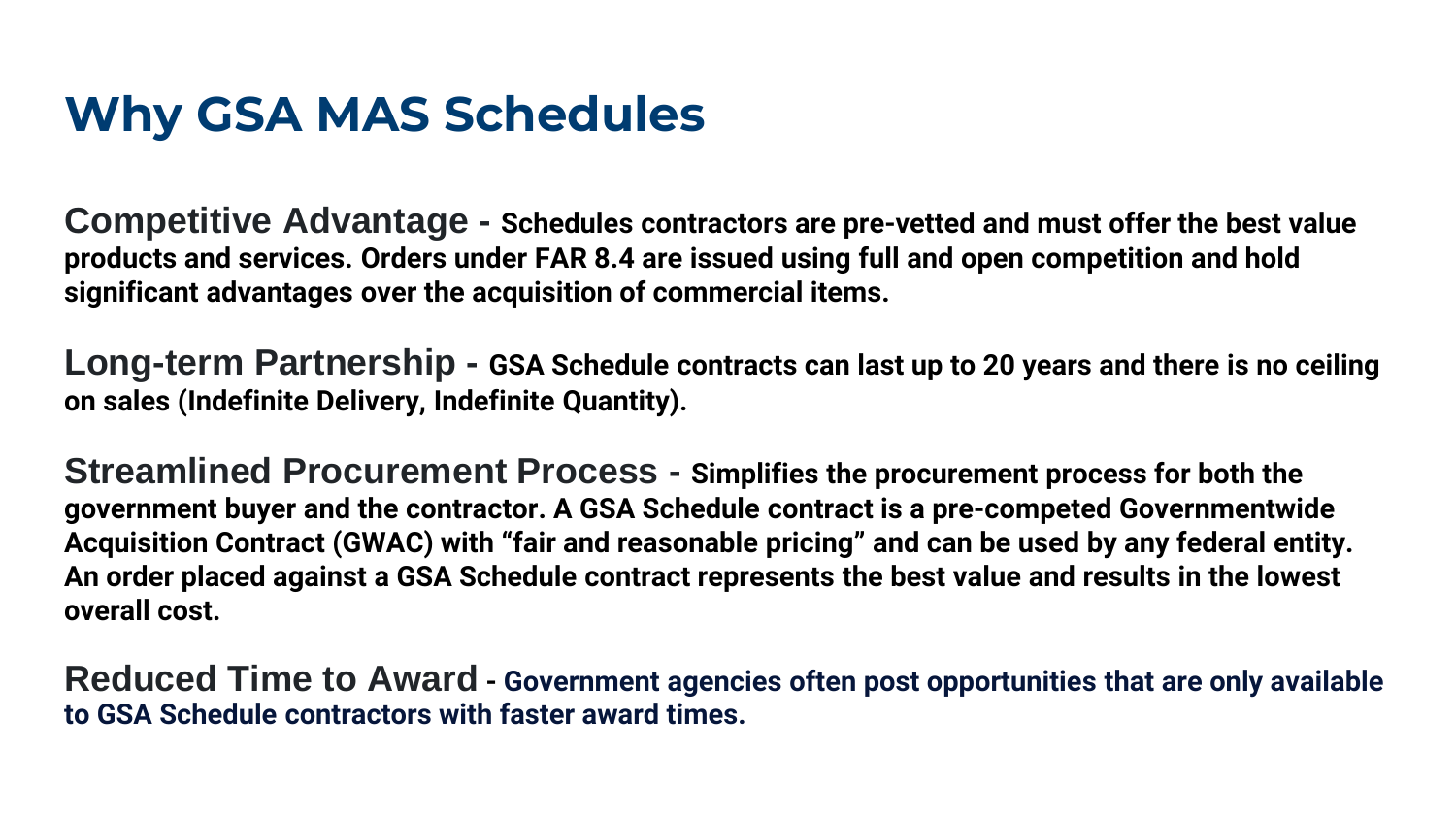### **Infrastructure: GSA's MAS through GSA Advantage**

- Many brands at different price points & for different applications
	- Level 1, Level 2
	- DC Fast Stations
	- Solar Stations
	- Ultrafast Charging on 240V
	- Portable Stations
	- Network services and o&m plans
	- Activation and assembly assistance
	- Engineering, electrical and consulting services
- EVSE Categories including Site Prep / Engineering / Turnkey Offerings
	- **[238910](https://www.gsaelibrary.gsa.gov/ElibMain/sinDetails.do?scheduleNumber=MAS&specialItemNumber=238910&executeQuery=YES&filter=NO)** Installation & Prep Services
	- **[3361E](https://www.gsaelibrary.gsa.gov/ElibMain/sinDetails.do?executeQuery=YES&scheduleNumber=MAS&flag=&filter=&specialItemNumber=3361E)** Electric & Autonomous Vehicles & Accessories
	- **[332510C](https://www.gsaelibrary.gsa.gov/ElibMain/sinDetails.do?scheduleNumber=MAS&specialItemNumber=332510C&executeQuery=YES)** Hardware Store
	- **[334512](https://www.gsaelibrary.gsa.gov/ElibMain/sinDetails.do?scheduleNumber=MAS&specialItemNumber=334512&executeQuery=YES)** Total Solution Support Products for Facilities Mgt Systems
	- **[335911](https://www.gsaelibrary.gsa.gov/ElibMain/sinDetails.do?scheduleNumber=MAS&specialItemNumber=335911&executeQuery=YES)** Batteries
	- **[335999](https://www.gsaelibrary.gsa.gov/ElibMain/sinDetails.do?scheduleNumber=MAS&specialItemNumber=335999&executeQuery=YES)** Power Distribution & Solar Energy Solutions
	- **[541330ENG,](https://www.gsaelibrary.gsa.gov/ElibMain/sinDetails.do?scheduleNumber=MAS&specialItemNumber=541330ENG&executeQuery=YES) [541420](https://www.gsaelibrary.gsa.gov/ElibMain/sinDetails.do?scheduleNumber=MAS&specialItemNumber=541420&executeQuery=YES), [541715](https://www.gsaelibrary.gsa.gov/ElibMain/sinDetails.do?scheduleNumber=MAS&specialItemNumber=541715&executeQuery=YES)** Engineering Services, design and r&d
	- **[561210FAC](https://www.gsaelibrary.gsa.gov/ElibMain/sinDetails.do?scheduleNumber=MAS&specialItemNumber=561210FAC&executeQuery=YES)** Facilities maintenance and management
	- **[ANCRA](https://www.gsaelibrary.gsa.gov/ElibMain/sinDetails.do?scheduleNumber=MAS&specialItemNumber=ANCRA&executeQuery=YES)** Ancillary repair and alterations
	- **[Ancillary](https://www.gsaelibrary.gsa.gov/ElibMain/sinDetails.do?scheduleNumber=MAS&specialItemNumber=ANCILLARY&executeQuery=YES)** Ancilliary Supplies and Services
	- **[OLM](https://www.gsaelibrary.gsa.gov/ElibMain/sinDetails.do?scheduleNumber=MAS&specialItemNumber=OLM&executeQuery=YES)** Order-Level Materials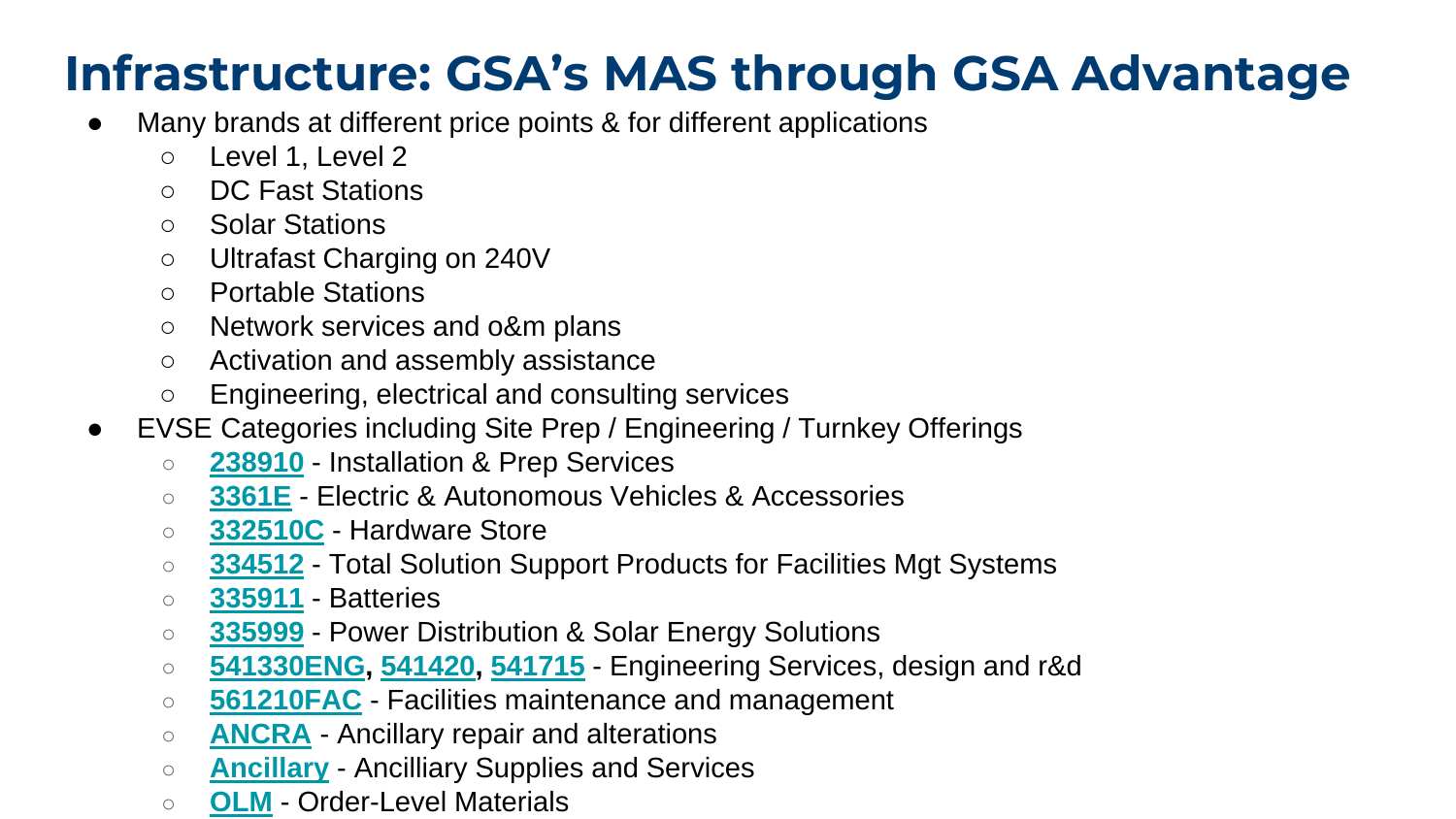### **Infrastructure: GSA's MAS through GSA Advantage**

#### *Products & Ancillary Services*

- **Category [3361E](https://www.gsaelibrary.gsa.gov/ElibMain/sinDetails.do?executeQuery=YES&scheduleNumber=MAS&flag=&filter=&specialItemNumber=3361E) Electric and Autonomous Vehicles and Accessories:**  *Proterra, EvoCharge, Global Enterprise and services through Ancillary/OLM: PCS Energy, Apollo Sunguard, Central Power Systems*
- **Category [335911](https://www.gsaelibrary.gsa.gov/ElibMain/sinDetails.do?scheduleNumber=MAS&specialItemNumber=335911&executeQuery=YES) Batteries… to include chargers, monitoring systems:** *Beam/EV Arc, Juice Bar, EFACAC, Siemens, Clipper Creek, Loop/Tritium, Aerovironment & Ancillary installation/turnkey/station management: ALLCOM, DJH Const., PLEMCo, Verdek and More*
- **Category [332510C](https://www.gsaelibrary.gsa.gov/ElibMain/sinDetails.do?scheduleNumber=MAS&specialItemNumber=332510C&executeQuery=YES) Hardware Store, General Supplies, Industrial M&R and Operations:***BOSCH, Hubbell WD, IDEAL SHIELD LLC, Leviton and More*

#### *Complimentary Categories*

- **Category [238910](https://www.gsaelibrary.gsa.gov/ElibMain/sinDetails.do?scheduleNumber=MAS&specialItemNumber=238910&executeQuery=YES&filter=NO) Installation and Site Preparation Services-**ordered in conjunction with buildings & structures, building materials, services for alt. energy solutions or power distribution equipment, fuel dispensing & management systems. Firms like ABM, ALLCOM, AMERESCO, VERDEK Sys. Engineers & More
- **[ANCILLARY Supplies and Services](https://www.gsaelibrary.gsa.gov/ElibMain/sinDetails.do?scheduleNumber=MAS&specialItemNumber=ANCILLARY&executeQuery=YES) covers items or services not within the scope of any other SIN & compliment contractor's offering**  *such as install/turnkey/station management by firms w/ hardware on 3361E/335911 & other categories*
- **[Order-Level-Materials \(OLM\)](https://www.gsaelibrary.gsa.gov/ElibMain/sinDetails.do?scheduleNumber=MAS&specialItemNumber=OLM&executeQuery=YES) Category includes** supplies/services acquired in direct support of an individual task or delivery order placed against a Schedule contract or BPA. Pricing established at order lev**el.**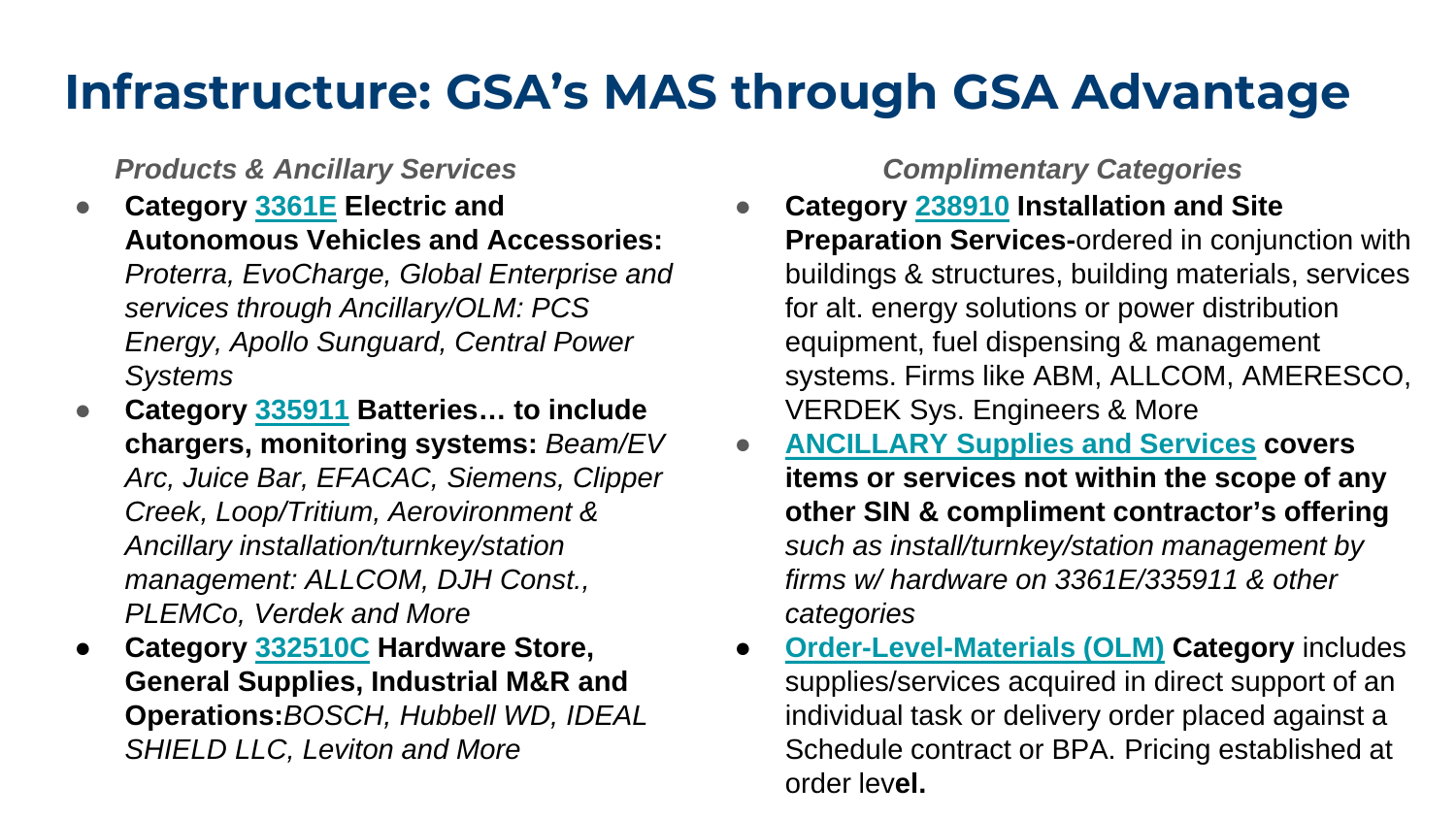# **Infrastructure: Using GSA's MAS through [GSAAdvantage](https://www.gsaadvantage.gov/advantage/ws/main/start_page?store=ADVANTAGE)**

Agencies/Customers are encouraged to ask for discounts!

#### **Per the [Federal Acquisition Regulation \(FAR\)](https://www.acquisition.gov/browse/index/far):**

- Ordering activities shall use the ordering procedures outlined in FAR [8.405-1](https://www.acquisition.gov/far/8.405-1) when a statement of work is **NOT** required (for supplies & all schedule buys);
- and [FAR 8.405-2](https://www.acquisition.gov/far/8.405-2) when a statement of work is required (services priced at hourly rates)

[Sample RFQ 1](https://hallways.cap.gsa.gov/system/files/doclib/furniture-rfq-furniture-buying-guide.pdf?file=1&type=node)

Sample RFQ 2 (see [gsa.gov/evse](http://gsa.gov/evse) site)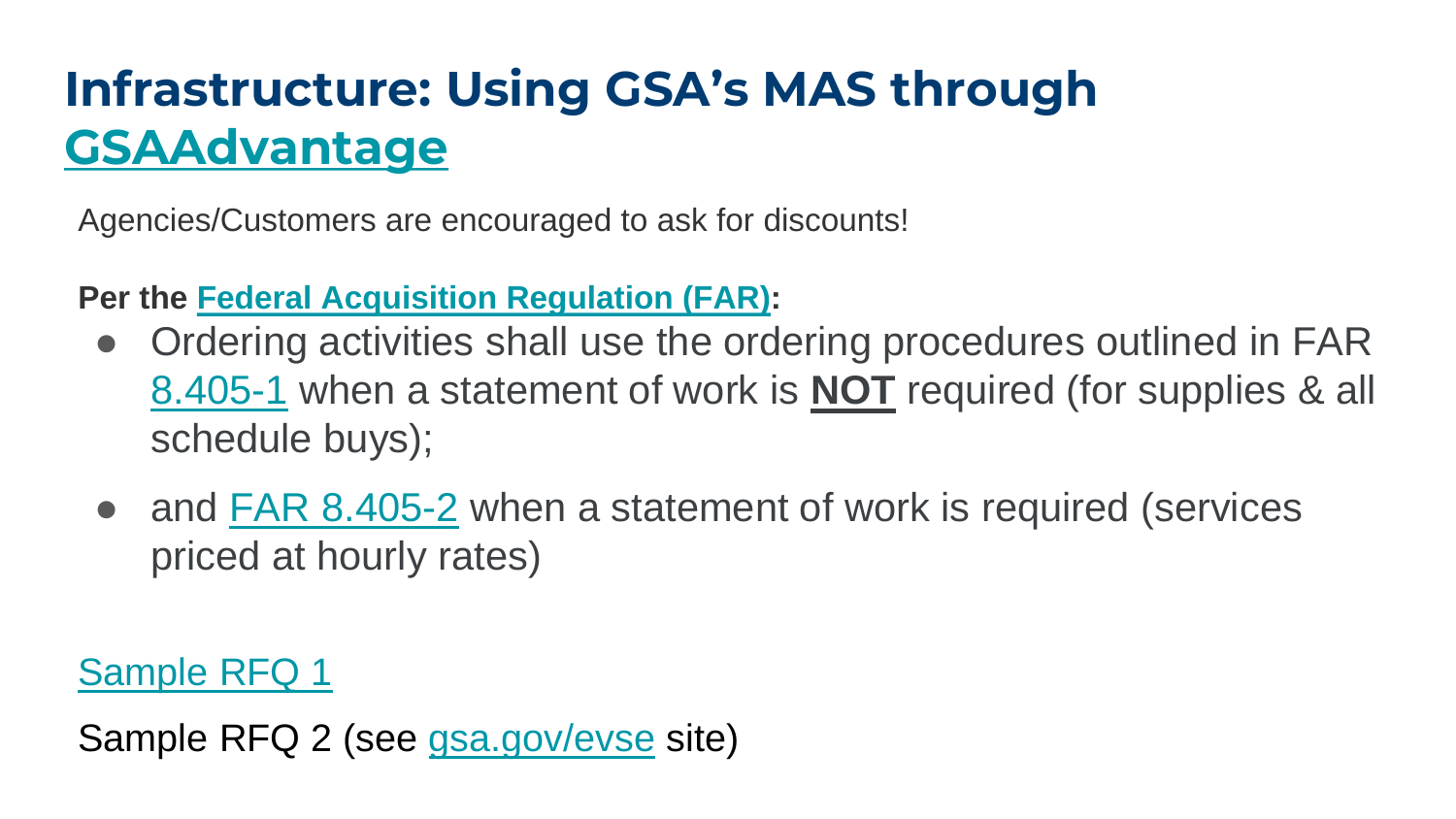# **Market Research As a Service ([MRAS](https://www.gsa.gov/about-us/organization/federal-acquisition-service/customer-and-stakeholder-engagement/market-research-as-a-service-mras))**

A Value Added Service - Available at no Additional Cost

Available Service Options:

- Rapid Review Identifies if your requirement fits the scope of existing GSA acquisition solutions in 24-48 hours.
- Request for Information/Market Research Report Streamlines the RFI process and consolidates the results into one report with visuals.
- GSA Advantage Product Market Research- Search up to 20,000 items on GSA Advantage at once.

On-Demand MRAS Video Training [An Introduction to \(MRAS\)](https://www.gsa.gov/about-us/organization/federal-acquisition-service/customer-and-stakeholder-engagement/market-research-as-a-service-mras#Intro2MRAS) [Robotic Process Automation \(RPA\) For Market Research](https://www.gsa.gov/about-us/organization/federal-acquisition-service/customer-and-stakeholder-engagement/market-research-as-a-service-mras#RPA) Demo: GSA Market Research [as a Service](https://www.gsa.gov/about-us/organization/federal-acquisition-service/customer-and-stakeholder-engagement/market-research-as-a-service-mras#Demo) Commodity Price & [Comparative Analysis Demonstration](https://www.gsa.gov/about-us/organization/federal-acquisition-service/customer-and-stakeholder-engagement/market-research-as-a-service-mras#AnalysisDemo) [Making Market Research Easy:](https://www.gsa.gov/about-us/organization/federal-acquisition-service/customer-and-stakeholder-engagement/market-research-as-a-service-mras#IndustryPartner) Enhancing Industry **Partnership** 

GSA Customer Service Director servicing Colorado: Brian Bailey W 6TH AVE & KIPLING ST LAKEWOOD, CO 80225-0546 Cell: 303-913-1859 Email: [brian.bailey@gsa.gov](mailto:brian.bailey@gsa.gov)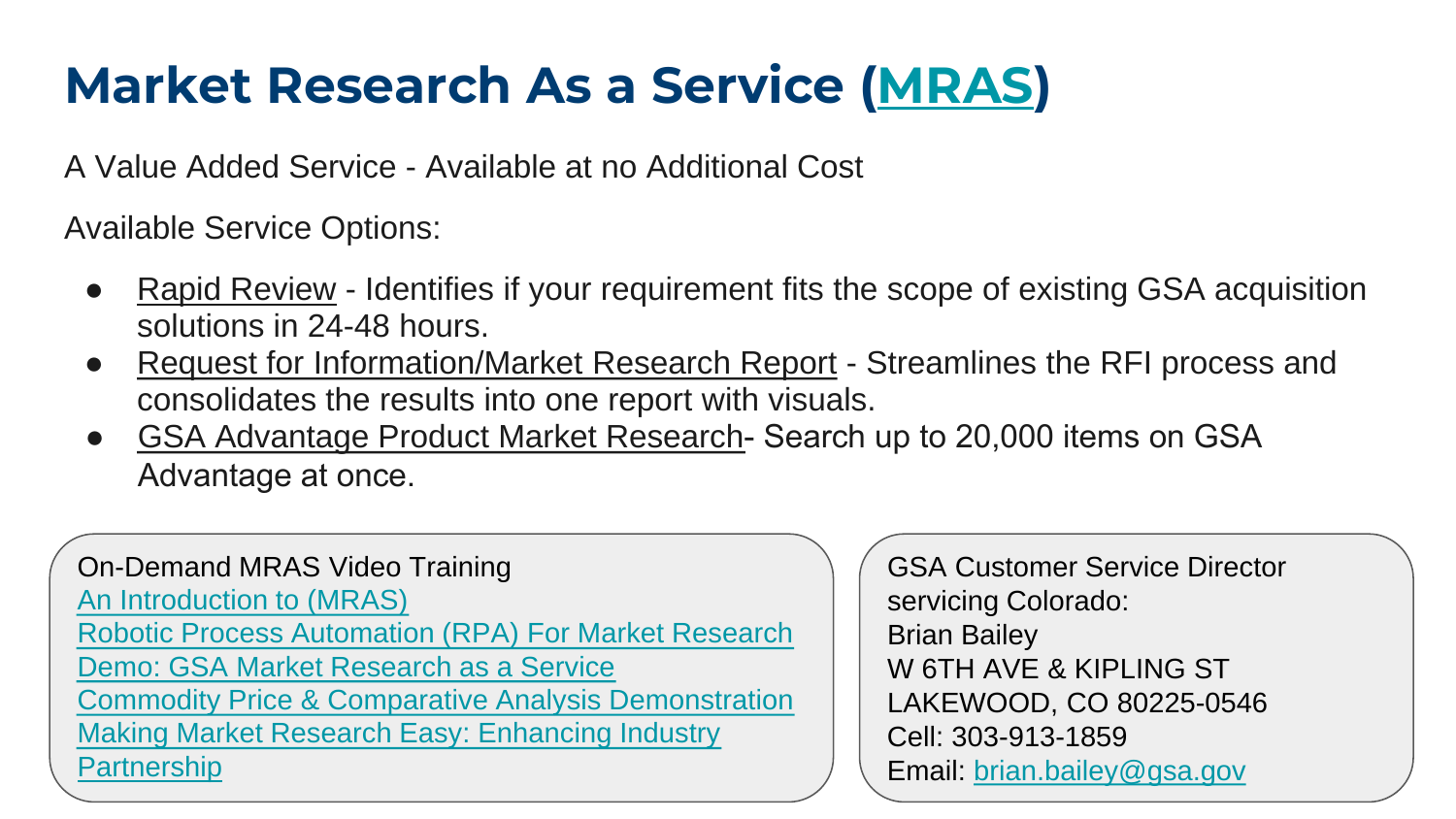# **Future Enhanced BPA EVSE Goals**

Government-wide complete solution that is easy to navigate and meets a majority of agency infrastructure needs in place by middle of 2022.

- Aggregate Buying power
- Cater to different ownership needs
- Meet Security & Supply Chain Reqs
- Provide Hardware, Software & Install
- Provide Site Assessment, Planning & Pre-Install Services
- Streamlines
- procurement process

Reach out to GSA Fleet today! **[gsa.gov/evse](http://gsa.gov/evse)**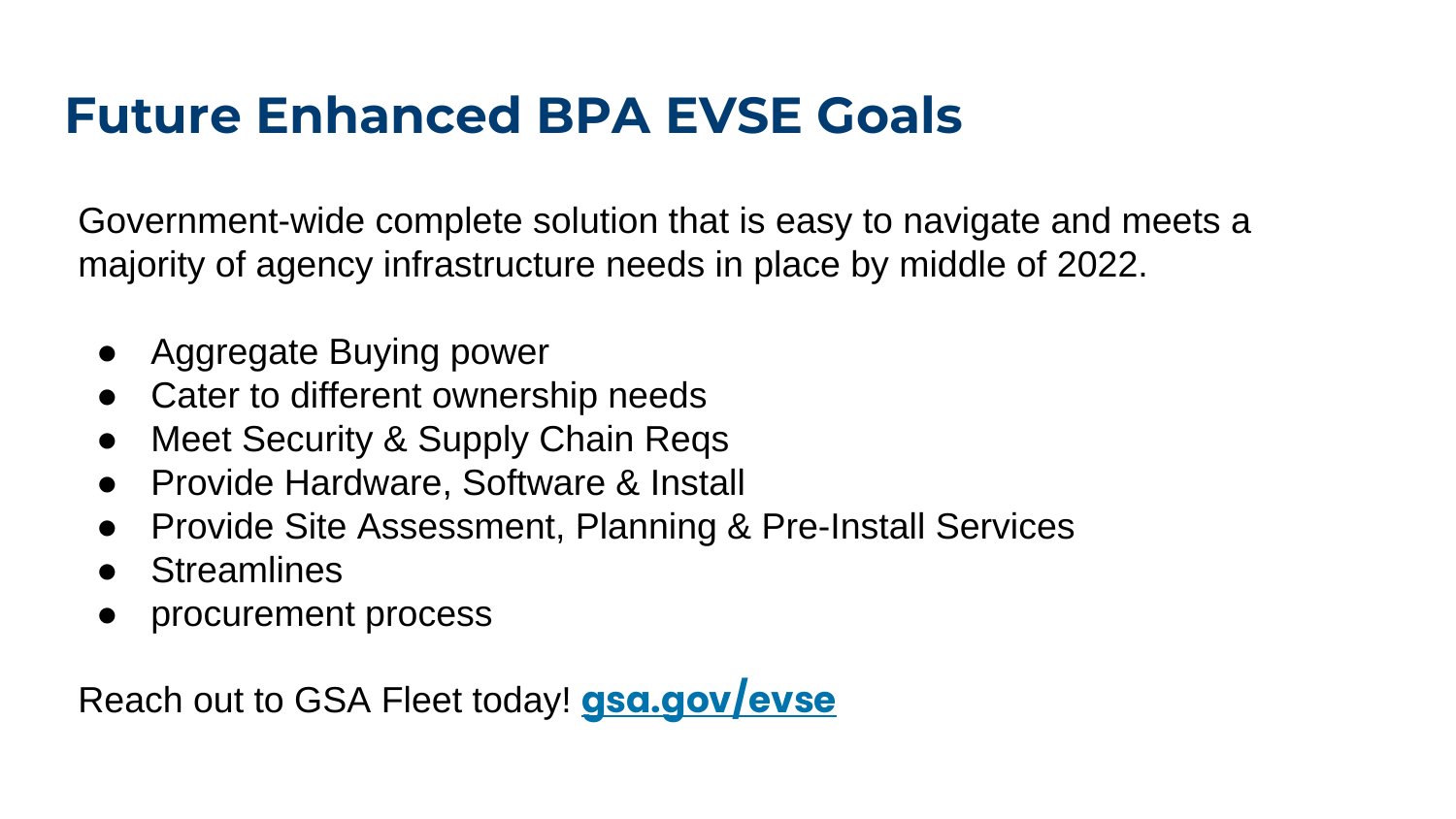# **Future GSA EVSE Solution**

| <b>Product</b><br><b>EVSE 60 month Supply BPAs</b>                                                                                                                                                    |                                                                                               | Design/Build/Install<br>EVSE 60 month Services IDIQs                                                                                                                                                      |
|-------------------------------------------------------------------------------------------------------------------------------------------------------------------------------------------------------|-----------------------------------------------------------------------------------------------|-----------------------------------------------------------------------------------------------------------------------------------------------------------------------------------------------------------|
| Hardware offerings for Level 1, 2 and DC Fast<br>Charging<br>○ Purchase and lease options<br>○ Vendor Agnostic OCPP Stations &                                                                        | Turnkey                                                                                       | • Primary acquisition tool for design and installation<br>of EVSE<br>• Provide construction and design/build to support<br>EVSE installations government-wide. Capabilities                               |
| Software<br>○ Data packages & Network services<br>• Ancillary services<br>○ Energy metering & load management<br>o Operation/maintenance plans                                                        | Assisted<br>Acquisition & self<br>Service options                                             | include but not limited to:<br>○ Feasibility Study/Site Assessment<br>○ Repair and Alterations<br>○ Electrical Infrastructure Upgrades (e.g., conduit,<br>switchgear, modification of existing electrical |
| ○ Site assessment/make-ready charging<br>solutions (no installation)<br>• Compliant with Federal IT Security<br>requirements (NIST 171 / FedRAMP)<br>• Product Onboarding / Offboarding opportunities | Shared Gsa.gov<br>landing page,<br><b>Fact Sheets</b><br>$\mathcal{R}_{\mathbf{z}}$<br>Triage | distribution system)<br>o Testing/Commissioning/Utility Coordination<br>o Other related work (e.g., trenching, bollards,<br>HVAC, fire protection)<br>National & Zonal IDIQs<br>$\bullet$                 |
| • Small Business Preferences<br><b>Award anticipated April 2022. Products</b><br>must be vetted by OCIO prior to opening for<br>ordering                                                              |                                                                                               | • Small Business Opportunities<br><b>Award anticipated July 2022. Special Programs</b><br>Division in ODC can take projects on today!                                                                     |